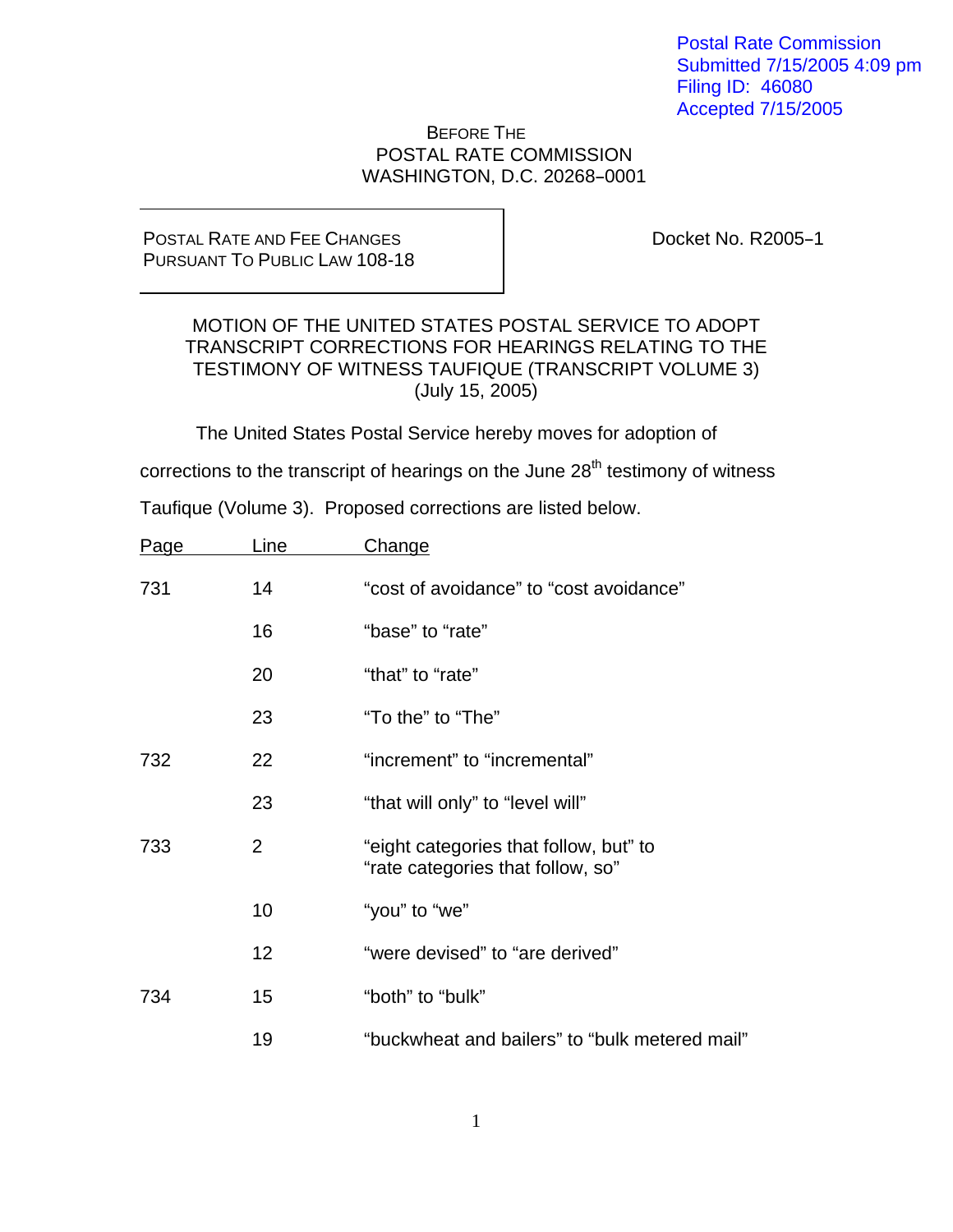| Page | Line           | <b>Change</b>                                                       |
|------|----------------|---------------------------------------------------------------------|
| 736  | 2              | "determinations" to "determinants"                                  |
|      | 6              | "determining" to "determinants"                                     |
|      | $\overline{7}$ | "determinations" to "determinants"                                  |
|      | 8              | "as far as to the response" to "and the interrogatory<br>responses" |
|      | 9              | "to under' to "do not have"                                         |
|      | 10             | "revised" to "provided"                                             |
|      | 13             | "our 2001-1" to R2001-1"                                            |
|      | 14             | "and" to "in"                                                       |
|      | 15             | "government's" to "Governors""                                      |
|      | 18             | "reserve for amounts" to<br>"results were not that different"       |
|      | 19             | delete "that differed will be applied"                              |
| 737  | 5              | "rate" to "postal rate"                                             |
|      | 8              | "you're expected to cover" to "you take into account"               |
|      | 13             | "part of the" to "particular"                                       |
|      | 17             | "were" to "are"                                                     |
|      | 22             | "matters" to "mailers"                                              |
|      | 23             | "much" to "much as"                                                 |
|      | 24             | "matters" to "mailers"                                              |
|      | 25             | "rate or percent" to "rate, percent"                                |

# **USPS Proposed Transcript Corrections for Volume 3/Taufique (continued):**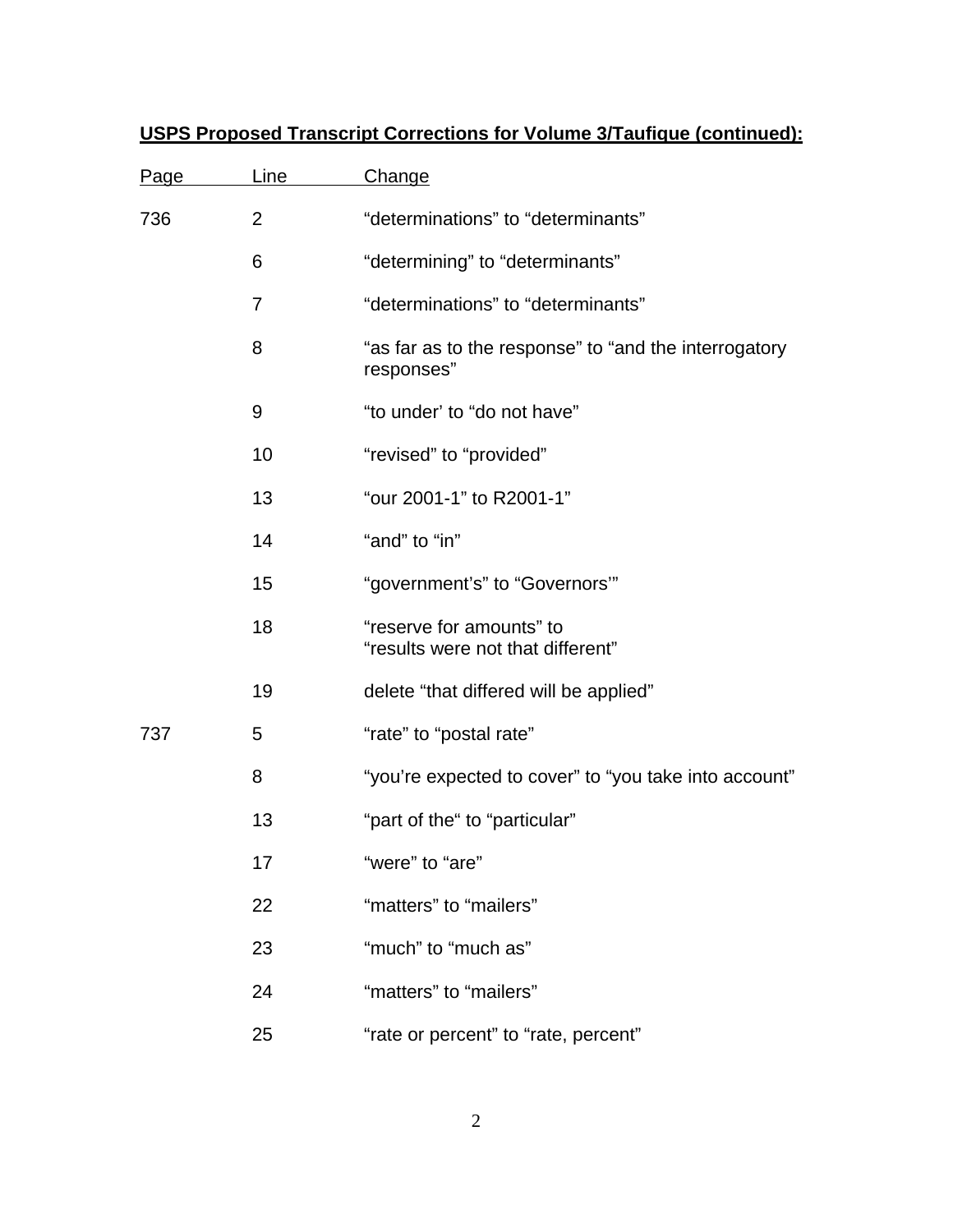| Page | <u>Line</u>    | <b>Change</b>                                                |
|------|----------------|--------------------------------------------------------------|
| 738  | 1              | "paid" to "of mail"                                          |
|      | 6              | "of advice" to<br>"but, based on the advice of an attorney," |
|      | 11             | "take – the" to "think that since the"                       |
|      | 12             | "I believe" to "increase"                                    |
|      | 15             | "reserve" to " results"                                      |
|      | 18             | "it's possible. We" to "it's possible, and we"               |
| 739  | 5              | "cent for" to "is tenth of a"                                |
|      | 9              | "for" to "for different"                                     |
|      | 10             | "and" to "and we"                                            |
|      | 22             | "of higher and lower are" to "are higher or lower"           |
| 740  | 1              | "I'm not" to "I'm"                                           |
| 741  | $\overline{2}$ | "was" to "was that"                                          |
|      | 6              | "50" to 60"                                                  |
|      | 9              | "high" to "higher"                                           |
|      | 14             | "will" to "would"                                            |
| 742  | 7              | "heed the" to "keep the billing determinants"                |
|      | 23             | "do not change here" to "did not change"                     |
| 743  | 16             | "or when" to "or where"                                      |
| 744  | 3              | "nonprofiting" to "nonprofit"                                |
|      | 11             | "as" to "asked"                                              |
|      | 22             | delete "of it"<br>3                                          |

# **USPS Proposed Transcript Corrections for Volume 3/Taufique (continued):**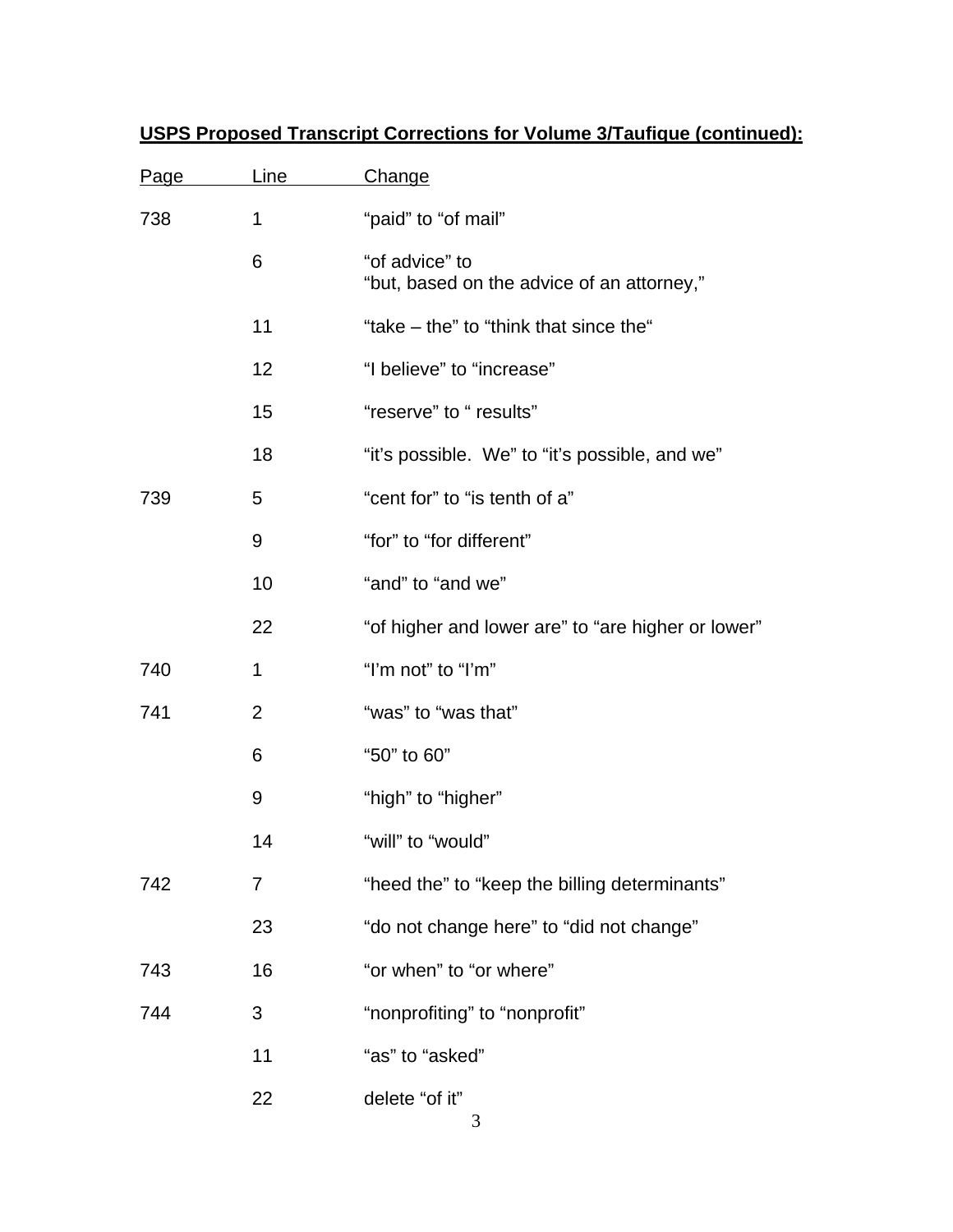| Page | Line           | Change                                                                                                                      |
|------|----------------|-----------------------------------------------------------------------------------------------------------------------------|
| 745  | $\overline{2}$ | delete "it"                                                                                                                 |
|      | 6              | "could find an adjustable" to<br>"would file an across-the-board"                                                           |
|      | 14             | "heeding" to "meeting"                                                                                                      |
| 746  | 9              | "This was fair" to<br>"The impact on mailers. This was fair"                                                                |
|      | 14             | "privacy" to "priority"                                                                                                     |
| 747  | 19             | "picking" to "making"                                                                                                       |
|      | 23             | "reduce" to "produce"                                                                                                       |
| 748  | $\overline{2}$ | "of" to "for"                                                                                                               |
|      | 11             | "past" to "test"                                                                                                            |
| 751  | 23             | "there's a matter of" to "they do not have"                                                                                 |
| 752  | 24             | they've defined a change over time. Because of the<br>change" to "the rate design has changed over time.<br>Because of the" |
|      | 25             | "it changes" to "changes of"                                                                                                |
| 753  | 17             | "extensive" to "expensive"                                                                                                  |
| 754  | 6              | "Is" to "It is"                                                                                                             |
|      | 20             | "mailing" to "mail"                                                                                                         |

# **USPS Proposed Transcript Corrections for Volume 3/Taufique (continued):**